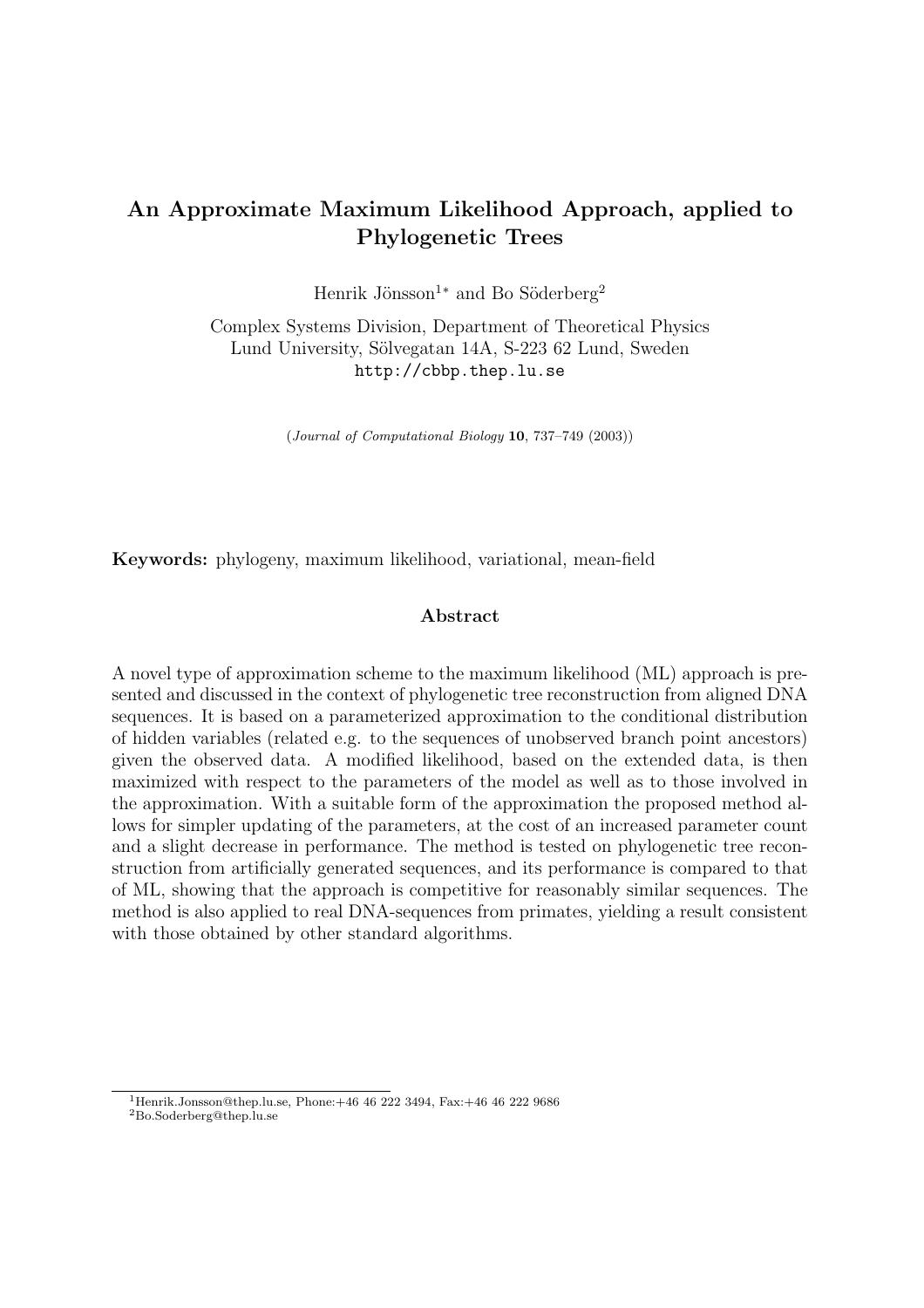## 1 Introduction

Several different types of algorithms have been proposed for inferring phylogenetic trees from sequence data of species (see e.g. Swafford and Olsen 1996; Nei 1996). The theoretically most appealing of these are based on the maximum likelihood (ML) approach, introduced in this context by Felsenstein (1981), and implemented into standard computer packages (Felsenstein 1993; Yang 1997). In ML, a more or less simple, stochastic model is assumed for sequence branching and independent site evolution, resulting in a tree graph expressing the phylogenetic relationship between the observed species. The topology (structure) and geometry (arc lengths) of the tree, and possible additional model parameters, are to be chosen so as to maximize the likelihood, defined to be proportional to the probability of the model to produce the observed sequences.

In practice, the maximization of likelihood with respect to the model parameters is a complicated task. Typically, it is done by optimizing one parameter at a time while keeping the others fixed. This is repeated until some criterion for convergence is met. However, even with the simplest evolution models, each single-parameter optimization step requires an iterative procedure, and the method can be quite time-consuming.

In this article, an alternative approach is proposed, where the observed data is extended by means of optimizing a simple parameterized approximation to the conditional probability distributions of the unobserved branch-node sequences. The conventional likelihood L is replaced by an alternative likelihood  $\hat{L} < L$ , associated with the extended data. The maximization of L with respect to the model parameters is then replaced by the maximization of  $\hat{L}$  with respect to these as well as to the parameters of the approximation.

Depending on the complexity of the form of the approximation, this method will decrease performance to some degree, as measured by the achieved value of L, and introduce additional parameters to optimize. This is compensated for by allowing for a simpler updating of model parameters. With a suitable form for the parameterized approximation, also its parameters allow for a simple updating scheme.

The method contains elements both from ML and from the variational approach (Feynman 1972), as used in statistical physics, and will be referred to as a variational maximum likelihood approach (VML).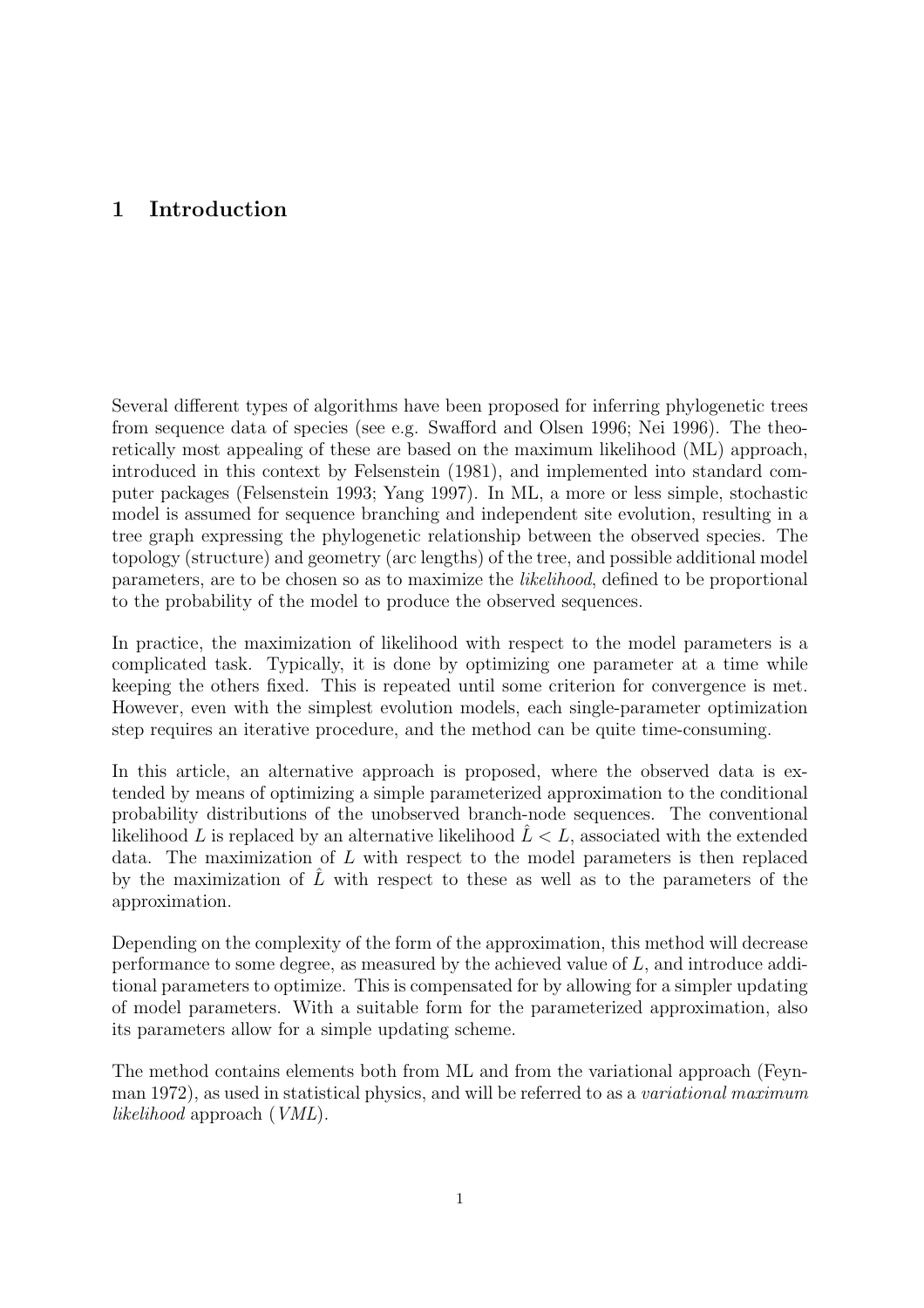## 2 Background

Before presenting the VML approach in some detail in the nect section, we will here introduce notation, and give some theoretical background. We will briefly discuss independentsite Markov models for the evolution and the associated maximum likelihood approach. We will also briefly review variational methods as used in statistical physics, in particular the specific example given by the mean-field  $(MF)$  approximation (Parisi 1988).

### 2.1 Stochastic Independent-Site Mutation Models

We will consider a class of simple stochastic models for the evolution of DNA sequences, where individual sites in the sequence mutate at random according to an identical model, but independently from each other; deletions and insertions are neglected. Speciation is assumed to occur in the form of branching events, where a species bifurcates in two.<sup>3</sup> which continue to evolve independently.

In such a model, a specific set of observed species is assumed to have evolved from a common ancestor, by means of successive bifurcations, and subsequent periods of independent random mutations. Their phylogenetic relationship takes the form of a phylogenetic tree, with the observed species at the leaves, while each branch point corresponds to an unobserved ancestor subject to a speciation event.

There is a priori no reason to assume that the mutation rate is the same in different branches, nor constant in time on a single branch. If it were, one would expect constraints between the evolutionary distances along the different branches in the tree. This also makes the position in the tree of the common ancestor ambiguous, in particular if the assumed model is invariant under time reversal.

Thus, one is led to consider unrooted trees without a definite temporal ordering along branches. Assuming interior nodes of order three, a tree with N leaves will have  $N-2$ internal nodes and  $2N-3$  links, and allow for  $(2N-5)!! = (2N-5) \times (2N-7) \times ... \times 3 \times 1$ distinct leaf-labeled topologies. The set of nodes (vertices) will be denoted by  $V =$  $\mathbb{V}_1 \cup \mathbb{V}_3$ , decomposing into the set of leaves,  $\mathbb{V}_1$ , and the set of branch points,  $\mathbb{V}_3$ ; the set of links (edges) will be denoted by E. Figure 1 shows a schematic phylogenetic tree for five observed species, connected via three unobservable ancestors.

Consider a set of N aligned homologous DNA sequences, corresponding to a set of N species. Then at each site in the sequences, a combination  $S = (s_1, \ldots, s_N)$  is observed, where each  $s_i$  is a symbol in the alphabet  $\mathcal{A} = \{A, C, G, T\}$  of size  $K = 4$ . For a

<sup>3</sup>Multifurcations can be seen as sequences of several bifurcations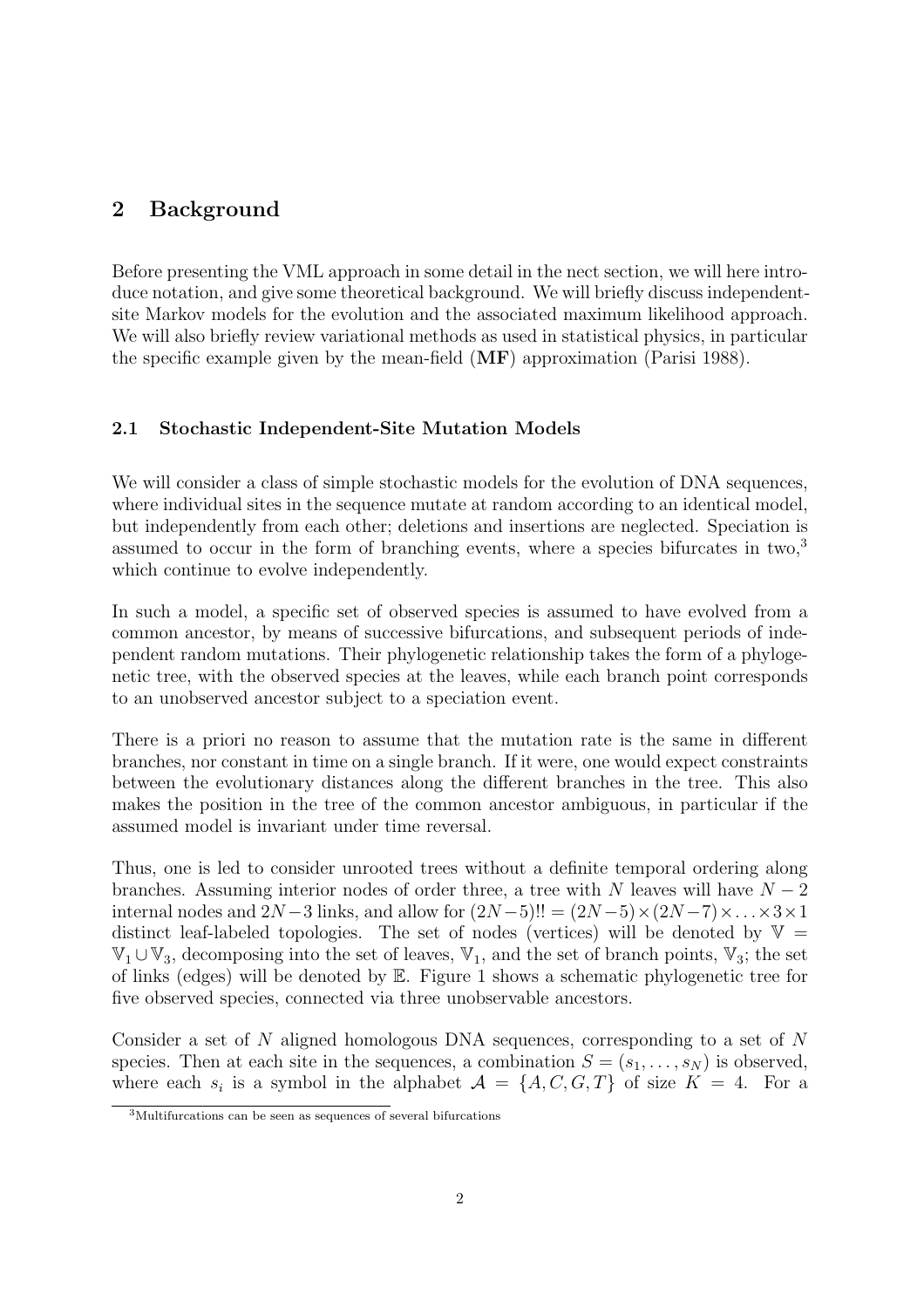

Figure 1: A phylogenetic tree.

given tree topology, the set of  $N-2$  branch point species corresponds to an unknown combination  $I = (s_{N+1}, \ldots, s_{2N-2}) \in \mathcal{A}^{N-2}$  at the same site. In what follows, sums or products over S will be understood as running over  $S \in \mathcal{A}^N$ ; likewise, those over I will be understood to run over  $I \in \mathcal{A}^{N-2}$ .

In a model of the above described type, the probability for a definite aggregate symbol combination  $SI = (s_1, \ldots, s_{2N-2}) \in \mathcal{A}^{2N-2}$  is given by a product of single link factors,

$$
P_{SI} = \prod_{\{k,l\} \in \mathbb{E}} T_{s_k, s_l}^{\{k,l\}},\tag{1}
$$

where  $\{k, l\}$  denotes an edge connecting nodes k and l. The entries in a specific link factor  $T^{\{k,l\}}$  depend on the specific mutation model, as well as on the link-specific parameters, such as evolutionary distance. Different models put more or less severe constraints on the link factors.

With a given topology, and with given link factors defining  $P_{SI}$ , the probability of the observed single-site combination S becomes

$$
P_S = \sum_I P_{SI}.\tag{2}
$$

### 2.2 Maximum Likelihood

In a situation where aligned homologous sequences from a set of  $N$  species are given, each individual site can be viewed as an independent experiment, the outcome of which is the ordered set S of observed symbols of the considered species at that particular site. The observation of the full sequences, assumed to have a common length  $M$ , thus corresponds to repeating the same experiment M times and gathering statistics of the outcome. The statistical information can be collected into an observed distribution Q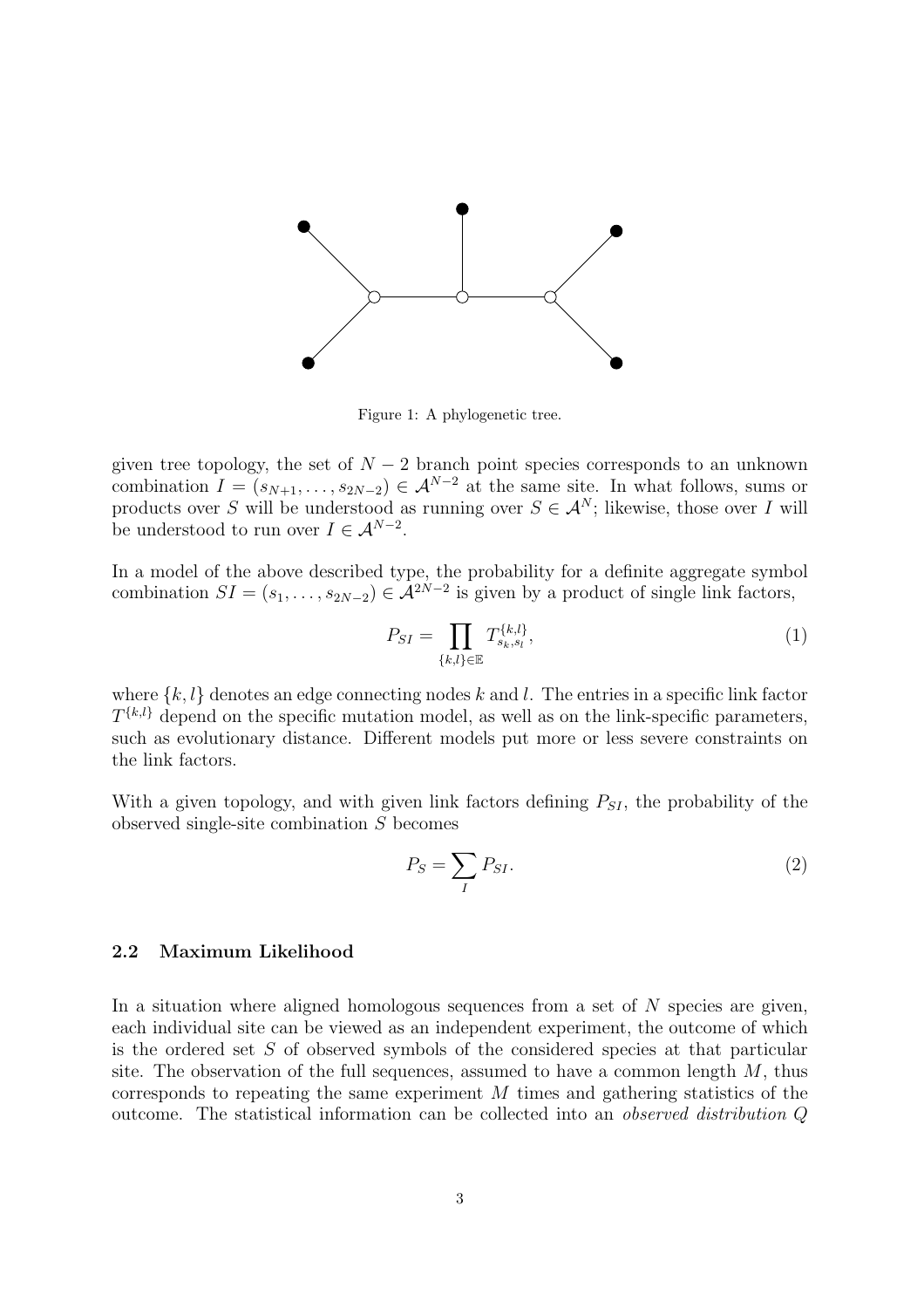over the single-site observations S,

$$
Q_S = \frac{M_S}{M},\tag{3}
$$

where  $M<sub>S</sub>$  is the number of sites where the single-site combination S appears. Obviously, where  $M_S$  is the num<br>we have  $\sum_S Q_S = 1$ .

To these experimental data, the parameters of a model is to be fitted. Assuming the model to yield the probability  $P_S$  for a single-site combination  $S$ , the probability that model to yield the probability  $P_S$  for a single-site combination  $S$ , the probability that the model produce the observed multiplicities  $M_S$  is given by the product  $\prod_S P_S^{M_S}$ over all single-site combinations  $S \in \mathcal{A}^N$ , multiplied by the proper combinatorial factor  $M!/\prod_S M_S!$ , that takes into account the number of distinct ways to realize the observed multiplicities (by permuting sites). In the limit of very long sequences the combinatorial factor is dominated by  $\prod_{S} Q_S^{-M_S}$ , which we use to define a suitably normalized likelihood as  $\overline{a}$ 

$$
L = \prod_{S} \left(\frac{P_S}{Q_S}\right)^{MQ_S},\tag{4}
$$

associated with a model yielding the probabilities  $P$ , given the observed distribution  $Q$ .

Note that the approximation of the combinatorial factor only affects the normalization of the likelihood in a way that is independent of  $P$ , and so is harmless. Although somewhat unconventional, this normalization is very natural since it gives a unit likelihood for a perfect fit, i.e. for  $P = Q$ .

Maximizing L corresponds to minimizing its *negative logarithm* divided by the sequence length  $M$ , to be referred to as the *free energy* per site,  $F$ ,

$$
F = \sum_{S} Q_S \log \left(\frac{Q_S}{P_S}\right) \ge 0.
$$
 (5)

In terms of F, the likelihood is given by  $L = \exp(-MF)$ . The free energy is related to the mutual entropy between  $Q$  and  $P$ ; it is a strictly convex, non-negative function of the probabilities  $P_S$ , and hence of  $P_{SI}$ , vanishing only if P and Q are identical. For the case of a parameterized model for  $P$ , the convexity of  $F$  is no guarantee for a unique global likelihood maximum (Chor et al. 2000). Thus, if a model is capable of producing a P that exactly matches  $Q$  it will yield a vanishing  $F$ ; otherwise a strictly positive  $F$  will result.

#### 2.3 Variational Method - General Principles

Consider a situation where a complicated theoretical probability distribution P over a set of variables  $S$  is given, and for simplicity one wishes to approximate it in an optimal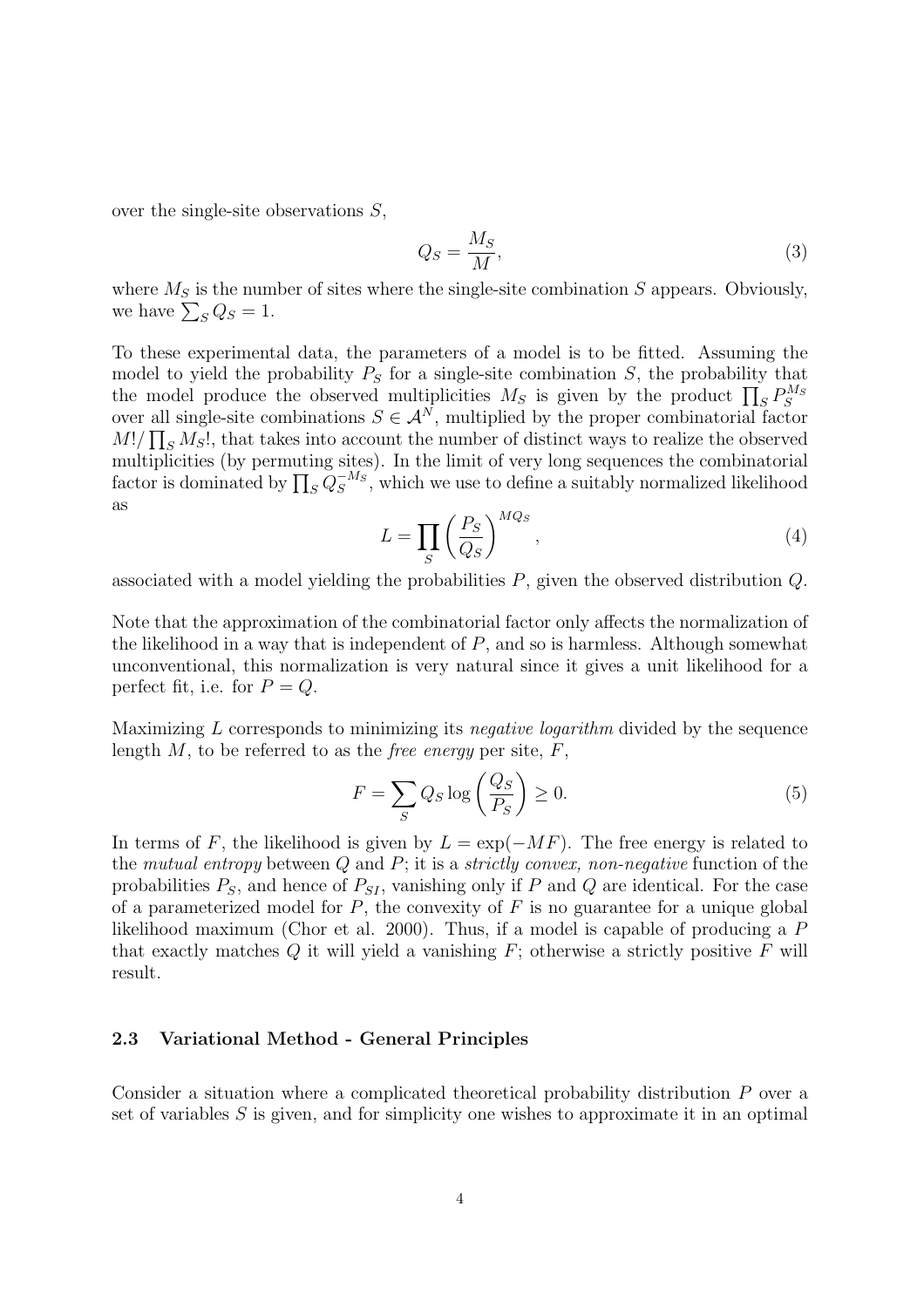way by a simpler parameterized expression V of a certain form.

In the variational approach (Feynman 1972), one considers an associated variational free energy G, defined by  $\mathbf{r}$ 

$$
G = \sum_{S} V_S \log\left(\frac{V_S}{P_S}\right),\tag{6}
$$

which is to be minimized with respect to the parameters in  $V$ . Note that  $G$  is a nonnegative convex function of V, with a unique vanishing minimum for  $V = P$ .

G has a very similar appearance to the free energy  $F$  of the ML approach, eq. (5). Note however the changed role of  $P$ : In eq.  $(5)$ ,  $P$  represents a parameterized model to be fitted to  $Q$ , while in eq.  $(6)$ ,  $P$  defines a given target distribution to which the parameterized approximation  $V$  is to be fitted.

#### 2.4 The Mean-Field Approximation

The distribution over symbols considered in the reconstruction of phylogenetic trees is highly analogous to the thermal distributions encountered in the statistical physics of spin systems.

In the context of spin systems, a common application of the variational approach is the *Mean-Field* ( $\overline{MF}$ ) approximation (Parisi 1988), where a given spin distribution is approximated by one that is factorized over the distinct spin variables. Thus, for a set of K-state spins,  $S = (s_1 \dots s_N) \in \mathcal{A}^N$ , a given distribution  $P_S$  is to be approximated in an  $N$ -state spins,  $D = (s_1 \dots s_N) \in \mathcal{A}$ , a given distribution  $V_S = \prod_{k=1}^N$  $_{k=1}^{N} v_{s_k}^{(k)}$ , as defined by the minimization of the free energy

$$
G(v) = \sum_{k=1}^{N} \sum_{s \in \mathcal{A}} v_s^{(k)} \log v_s^{(k)} - \sum_{S} \log P_S \prod_{k=1}^{N} v_{s_k}^{(k)}.
$$
 (7)

The expression  $-\log P_S$  can be interpreted as a cost function (or Hamiltonian)  $H_S$ , in terms of which  $G$  can be written as

 $\ddotsc$ 

$$
G(v) = \sum_{k=1}^{N} \sum_{s \in \mathcal{A}} v_s^{(k)} \log v_s^{(k)} + \langle H_S \rangle_v, \qquad (8)
$$

where the first term is the negative of the entropy, while the second expresses the average cost. Minimization of G with respect to each single-spin distribution  $v^{(k)}$  yields the MF equations, ¢

$$
v_s^{(k)} \propto \exp\left(-\partial \langle H \rangle_v / \partial v_s^{(k)}\right),\tag{9}
$$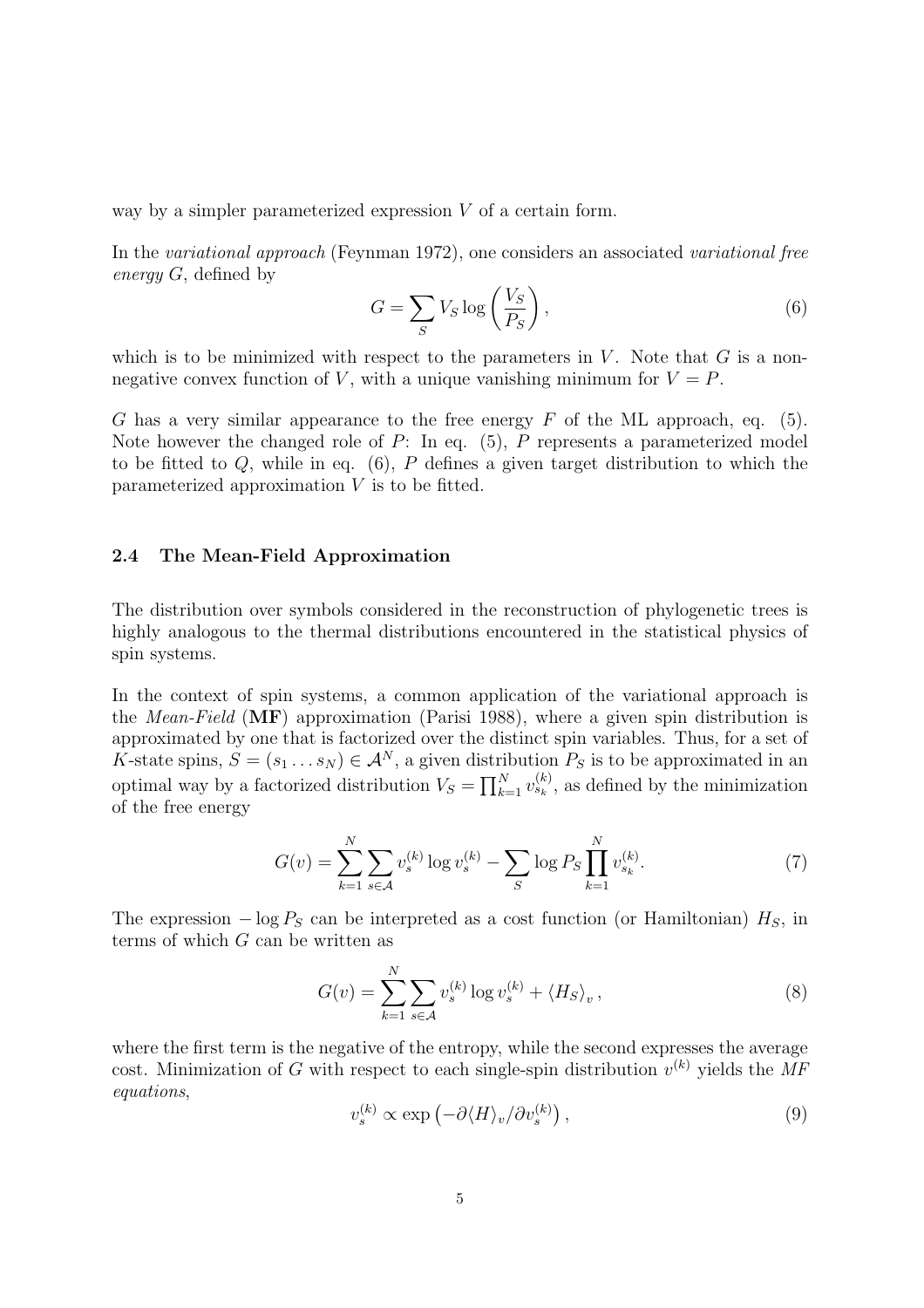where the constant of proportionality is fixed by the normalization,  $\sum_{s \in A} v_s^{(k)} = 1$ . (Locally) optimal distributions can be found by an iterative updating scheme based on eq. (9).

## 3 Variational Maximum Likelihood

We are now prepared to formulate the hybrid approach VML, where an approximation to the likelihood is maximized, in the context of phylogenetic tree reconstruction. It contains elements both of ML and of the variational approach.

#### 3.1 General Idea

When applying ML to a stochastic mutation model as described in section 2.1, the factorization in  $P_{SI}$  cannot be fully exploited, since it is lost in  $P_S$  due to the summation over the hidden symbols I.

If, in addition to the observed sequences at the leaves of the tree, also the corresponding sequences of the unknown ancestors at branchpoints were known (Friedman et al. 2002), one could apply ML to the extended distribution  $Q_{SI}$ , corresponding to minimizing a modified free energy  $F$ ,

$$
\hat{F} = \sum_{SI} Q_{SI} \log \left( \frac{Q_{SI}}{P_{SI}} \right). \tag{10}
$$

This would simplify the maximization of likelihood considerably due to the factorization of P, corresponding to a decomposition of  $\hat{F}$  as the sum of terms, each associated with a single link. As a result, the parameters for a single link would be determined by the minimization of an expression like

$$
\sum_{i,j\in\mathcal{A}} q_{ij} \log \frac{q_{ij}}{p_{ij}},\tag{11}
$$

where  $i, j$  correspond to the respective symbols at the two nodes connected by the link, while q and p denote their joint marginal distribution as derived from  $Q_{SI}$  and  $P_{SI}$ respectively.

To take advantage of the factorization property of  $P_{SI}$ , we now propose an approximative approach, generically described as follows.

The generic VML method: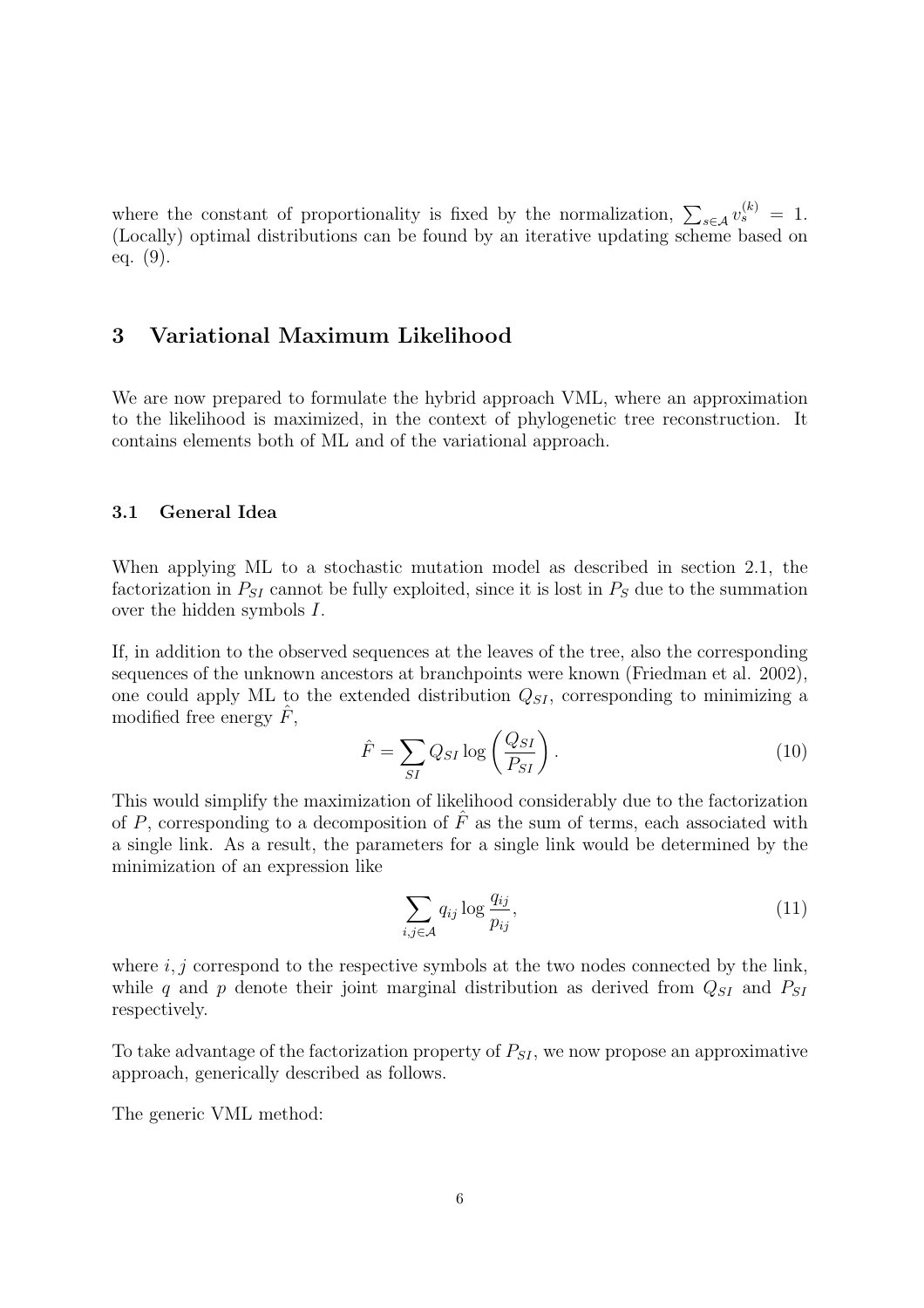- Choose a parameterized expression for the conditional distribution  $V_{I|S}$  of hidden symbols, given the observed ones.
- $Q_{SI}$  is now determined as  $Q_S V_{I|S}$ . Consider the corresponding free energy  $\hat{F}$ , as given by eq.  $(10)$ .
- The minimization of  $\hat{F}$  with respect to the model parameters in P is straightforward, yielding an optimal value of  $\hat{F}$ , associated with this particular  $V_{I|S}$ .
- The resulting free energy should then be minimized also with respect to the parameters of  $V_{I|S}$ .

Thus, in VML,  $\hat{F}$  is to be minimized both with respect to the model parameters defining  $P_{SI}$ , and the extra parameters defining  $V_{I|S}$ .

Note that  $\hat{F}$  approximates F from above, which can be seen by rewriting it as

$$
\hat{F} = F + \sum_{S} Q_S \left[ \sum_{I} V_{I|S} \log \left( \frac{V_{I|S}}{P_{I|S}} \right) \right] \ge F.
$$
\n(12)

It has the obvious form

$$
\hat{F} = F + \sum_{S} Q_S G_S, \tag{13}
$$

where for each  $S$ ,  $G_S$  can be interpreted as a *variational free energy* for the approximation of  $P_{I|S}$  by  $V_{I|S}$ .

With a sufficiently general form for  $V_{I|S}$ , it would match  $P_{I|S}$  at optimality, making the second term above vanish. Thus, in such a case,  $\min \hat{F} = \min F$ . The resulting approach would be an exact reformulation of conventional ML.

### 3.2 Factorized VML

Here we will consider a particularly simple implementation of VML, by employing a particular form for the extension  $V_{I|S}$ , constrained to be *factorized* over the internal nodes,  $\overline{v}$ 

$$
V_{I|S} = \prod_{k \in \mathbb{V}_3} v_{i_k|S}^{(k)}.
$$
 (14)

Then, the modified free energy  $\hat{F}$  can be simplified to read

$$
\hat{F} = \sum_{S} Q_S \log Q_S + \sum_{S} Q_S \sum_{k \in \mathbb{V}_3} \sum_{i \in \mathcal{A}} v_{i|S}^{(k)} \log v_{i|S}^{(k)} - \sum_{S} Q_S \sum_{\{k,l\} \in \mathbb{E}} \sum_{i,j \in \mathcal{A}} v_{i|S}^{(k)} v_{j|S}^{(l)} \log T_{ij}^{\{k,l\}},\tag{15}
$$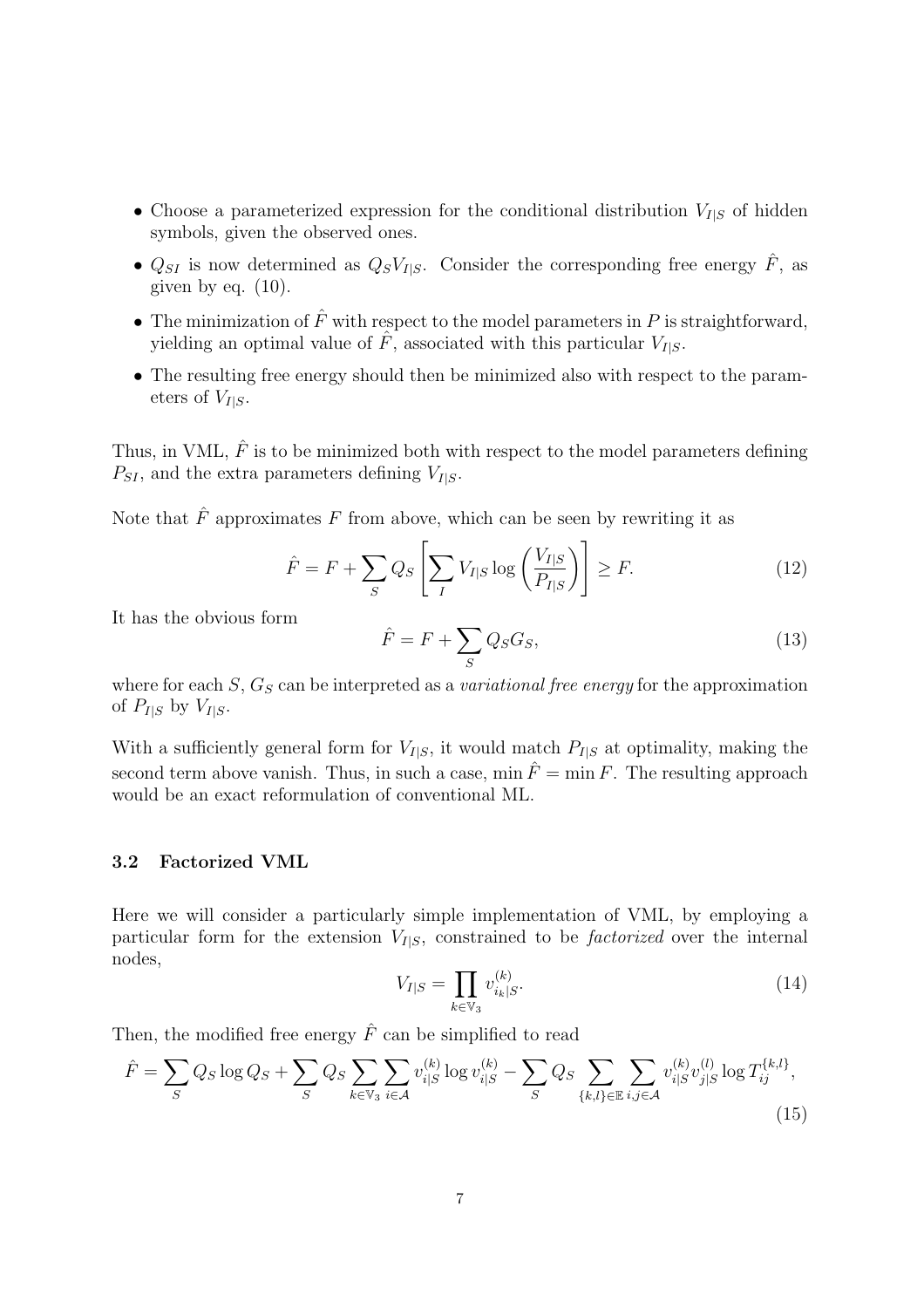where  $\{k, l\}$  labels a link connecting two nodes  $k, l$ , while  $T^{\{k, l\}}$  is the corresponding link factor. If k (or l) refers to an external node,  $v_{iS}^{(k)}$  $i_S^{(k)}$  is to be interpreted as  $\delta_{i,s_k}$ .

For each S, the associated internal node distributions  $\{v_{i,s}^{(k)}\}$  $\binom{k}{i|S}$  minimize

$$
\sum_{k \in \mathbb{V}_3} \sum_{i \in \mathcal{A}} v_i^{(k)} \log v_i^{(k)} - \sum_{\{k,l\} \in \mathbb{E}} \sum_{i,j \in \mathcal{A}} v_i^{(k)} v_j^{(l)} \log T_{ij}^{\{k,l\}},\tag{16}
$$

where the " $|S$ " has been stripped off for clarity. This has the precise form of a variational free energy for the MF approximation, cf. eq. (8). The condition for a local minimum of  $\hat{F}$  with respect to  $v^{(k)}$  yields the MF equations (9), which in this case can be written as

$$
v_{i|S}^{(k)} \propto \prod_{l \in \mathcal{N}_k} \prod_{j \in \mathcal{A}} \left( T_{ij}^{\{k,l\}} \right)^{v_{j|S}^{(l)}},\tag{17}
$$

normalized such that  $\sum_{i \in \mathcal{A}} v_i^{(k)} = 1$ . Here,  $\mathcal{N}_k$  stands for the set of nodes that are neighbors to  $k$ . Eq. (17) can be used for iteratively updating  $v$ .

There is an obvious ambiguity in the link factors, associated with factors depending on a single internal symbol – such factors can be exchanged between the link factors associated with the three links surrounding it, without affecting their product. For a fixed link  $\{k, l\}$ , we can use this freedom to force the corresponding link factor  $T^{\{k, l\}}$  to equal the marginal two-symbol distribution  $p^{\{k,l\}}$ , derived from  $P_{IS}$  by summing over the remaining nodes.

Then the part of  $\hat{F}$  relevant for a link factor  $p^{\{k,l\}}$  can be written in the form of eq. (11). This means that  $p^{\{k,l\}}$  should be chosen to optimally fit (in the ML sense) the corresponding marginal two-symbol distribution  $q^{\{k,l\}}$ , as determined by  $Q_{IS}$ . For a parameter a in  $p^{\{k,l\}}$ , optimality thus implies

$$
\frac{\partial \hat{F}}{\partial a} \equiv \sum_{i,j \in \mathcal{A}} \frac{q_{ij}^{\{k,l\}} \partial p_{ij}^{\{k,l\}} / \partial a}{p_{ij}^{\{k,l\}}} = 0,\tag{18}
$$

if the optimal value of  $\alpha$  is in the interior of its allowed interval.

One might fear that the optimization of the link factors in the form of pair-distributions might yield inconsistent results for two neighboring links, since both pair-distributions determine the marginal distribution  $p^{(k)}$  for their common node k. This is no problem – both are consistent with an identical  $p^{(k)}$ , minimizing (if not fixed by the model) its own relevant part of  $\hat{F}$ , given by !<br>!

$$
\sum_{i \in \mathcal{A}} q_i^{(k)} \log \left( \frac{q_i^{(k)}}{p_i^{(k)}} \right). \tag{19}
$$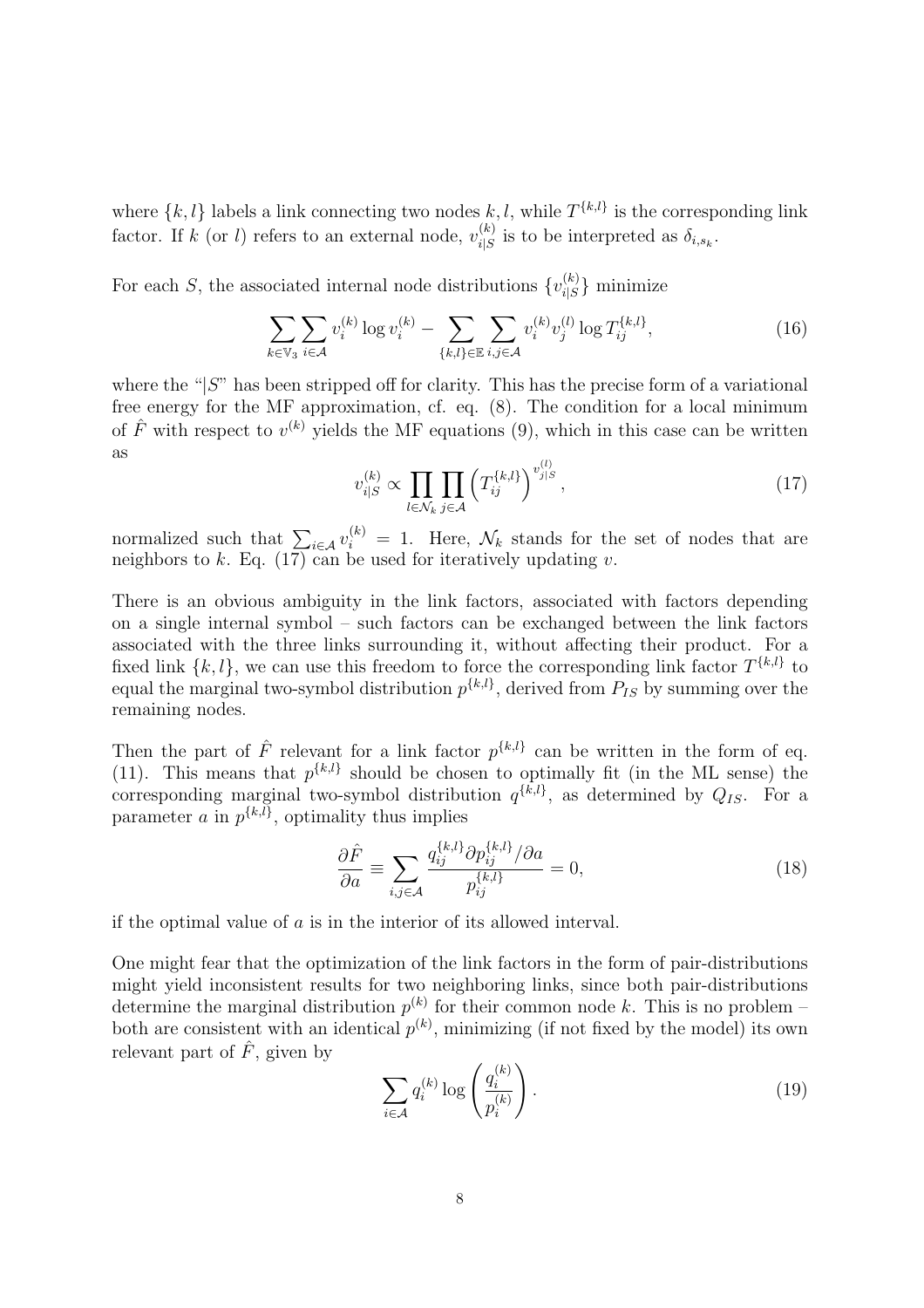## 4 Application to the JC model

While the above considerations are somewhat abstract, we will in this section be very concrete and give a detailed description for one of the simplest mutation models, the Jukes-Cantor JC model (Jukes and Cantor 1969). It is highly constrained: For an arbitrary alphabet size  $K$ , a link factor (as above taken as the corresponding marginal pair probability) must take the form

$$
p_{ij} = \frac{1}{K^2} (1 - a + Ka\delta_{ij}),
$$
\n(20)

with a single free parameter  $a \in [0, 1]$  per link, given by  $a = \exp(-t)$ , with t an associated evolutionary distance. For each single node  $k$ , this yields a uniform marginal singlesymbol distribution,  $p_i^{(k)} = 1/K$ . For a given topology, the full  $P_{SI}$  becomes

$$
P_{SI} = \frac{1}{K} \prod_{\{k,l\} \in \mathbb{E}} \left( \frac{(1 - a_{\{k,l\}})}{K} + a_{\{k,l\}} \delta_{ij} \right). \tag{21}
$$

### 4.1 ML approach for JC

In the ML approach one would for the JC model consider the free energy  $F$  of eq. (5), with  $P_S$  as given by summing  $P_{SI}$  in eq. (21) over I. F is to be minimized both with respect to the topology, as given by the structure of the tree, and with respect to its geometry, as defined by the link parameters a.

Thus, for a fixed topology, the link parameters  $\{a\}$  are to be chosen so as to minimize

$$
F = \sum_{S} Q_S \log(Q_S) - \sum_{S} Q_S \log\left(\sum_{I} P_{SI}(\{a\})\right). \tag{22}
$$

For the update of a single link parameter  $a = a_{\{k,l\}}$ , it is advantageous to write F as

$$
F = \text{const.} - \sum_{S} Q_S \log \left( \sum_{i,j \in \mathcal{A}} u_i^{(S)} \left( \frac{1 - a}{K} + a \delta_{ij} \right) w_j^{(S)} \right) \tag{23}
$$

$$
= \operatorname{const.} - \sum_{S} Q_S \log \left( \frac{1-a}{K} \sum_{i \in A} u_i^{(S)} \sum_{j \in A} w_j^{(S)} + a \sum_{i \in A} u_i^{(S)} w_i^{(S)} \right), \tag{24}
$$

where  $u_i^{(S)}$  $i^{(S)}$  and  $w_j^{(S)}$  $j^{(S)}_j$  represent probabilities associated with the observed symbols S in the two subtrees joined by the link  $\{k, l\}$ , conditional upon fixed symbols i, j at the nodes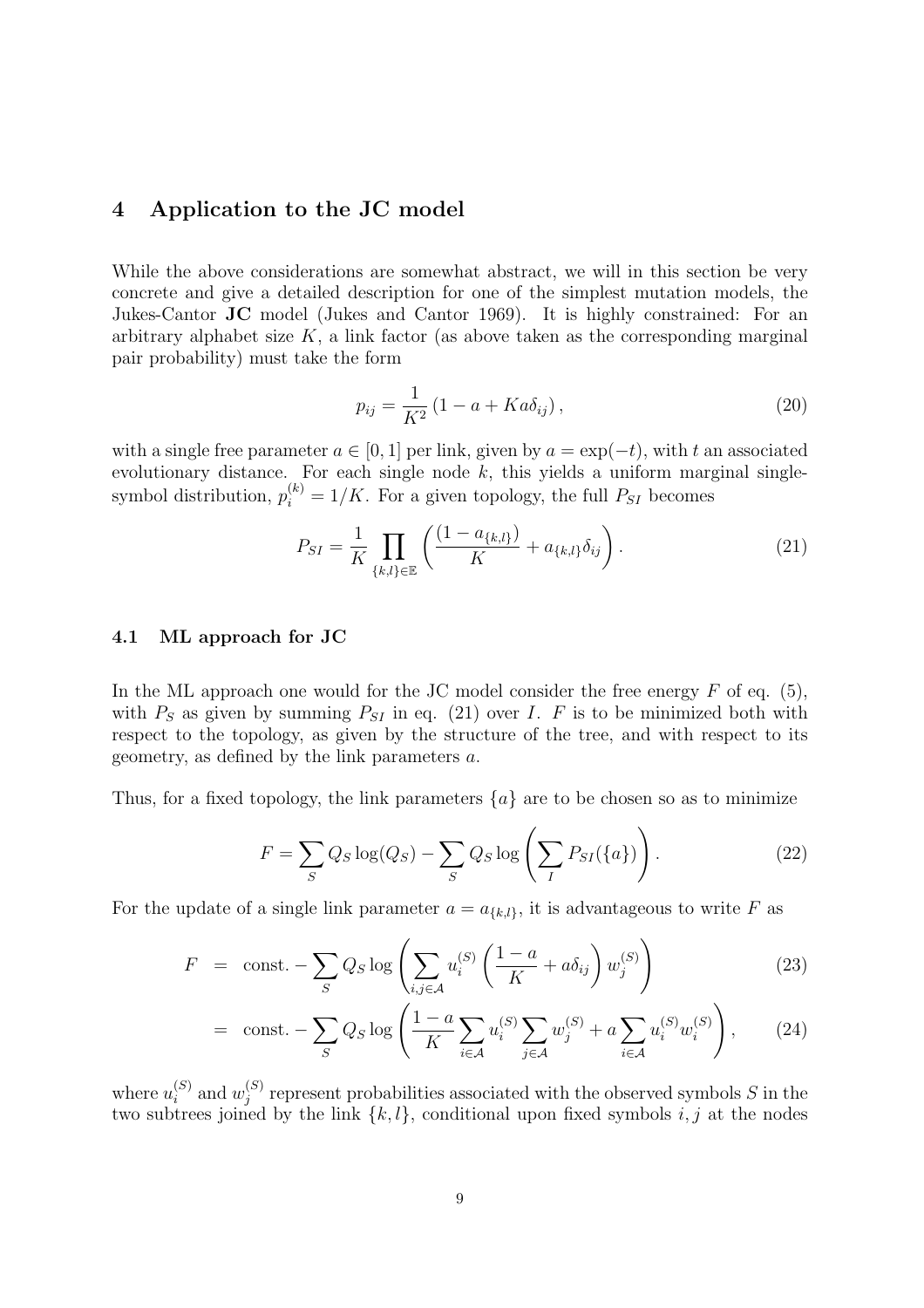k, l attached to the link. They do not depend on a, and differentiation of F with respect to a yields

$$
\frac{\partial F}{\partial a} = -\sum_{S} \frac{Q_S}{a - z_S},\tag{25}
$$

which should vanish at minimum. This expression has singularities (simple poles) at S-dependent positions  $z_s$ , given by

$$
z_{S} = -\frac{\sum_{i \in \mathcal{A}} u_{i}^{(S)} \sum_{j \in \mathcal{A}} w_{j}^{(S)}}{K \sum_{i \in \mathcal{A}} u_{i}^{(S)} w_{i}^{(S)} - \sum_{i \in \mathcal{A}} u_{i}^{(S)} \sum_{j \in \mathcal{A}} w_{j}^{(S)}},
$$
(26)

guaranteed to lie outside the interval  $[-1/(K-1), 1]$ .

Thus, for a in the physical interval [0, 1],  $\partial F/\partial a$  is strictly increasing; if it has a zero in this interval, this defines the optimal value of  $a$  (for fixed values of the other parameters); otherwise it is positive on the whole interval [0, 1], in which case  $a = 0$  is the optimal value, or negative, in which case  $a = 1$  is optimal. An optimum in the interior of  $[0, 1]$ has to be found by some iterative method, such as Newton-Raphson, or binary search.

In this way, one parameter at a time can be locally optimized for fixed values of the others, eventually leading to a (local) minimum of  $F$  for the chosen topology; this value is taken as a measure of  $F$  for that topology.

The optimization with respect to tree topology can be done in different ways. To strictly ensure that the best topology is found, a search of all possible topologies must be performed. Often, though, one settles for a neighborhood search, where an initial topology is chosen at random, or better, by means of some heuristic, and an optimization if performed with respect to link parameters, yielding a value of  $F$  for the chosen topology. Then, neighboring topologies, obtained e.g. by rearranging the tree around one of the shorter links (i.e. one with a large  $a$ ), are investigated. If one of these yields a lower  $F$ , it is chosen as the new present topology, and its neighbours are checked. When no more improvements can be made in this way, the present topology is considered optimal. For a more detailed discussion of heuristic topology optimization, see e.g. (Swafford and Olsen 1996).

#### 4.2 Factorized VML approach for JC

For the JC model, the VML method with a factorized V becomes particularly simple. The extended free energy  $\hat{F}$  of eq.(15) simplifies to

$$
\hat{F} = \sum_{S} Q_S \log Q_S + \sum_{S} Q_S \sum_{k \in \mathbb{V}_3} \sum_{i \in \mathcal{A}} v_{i|S}^{(k)} \log v_{i|S}^{(k)} + \log(K) - \tag{27}
$$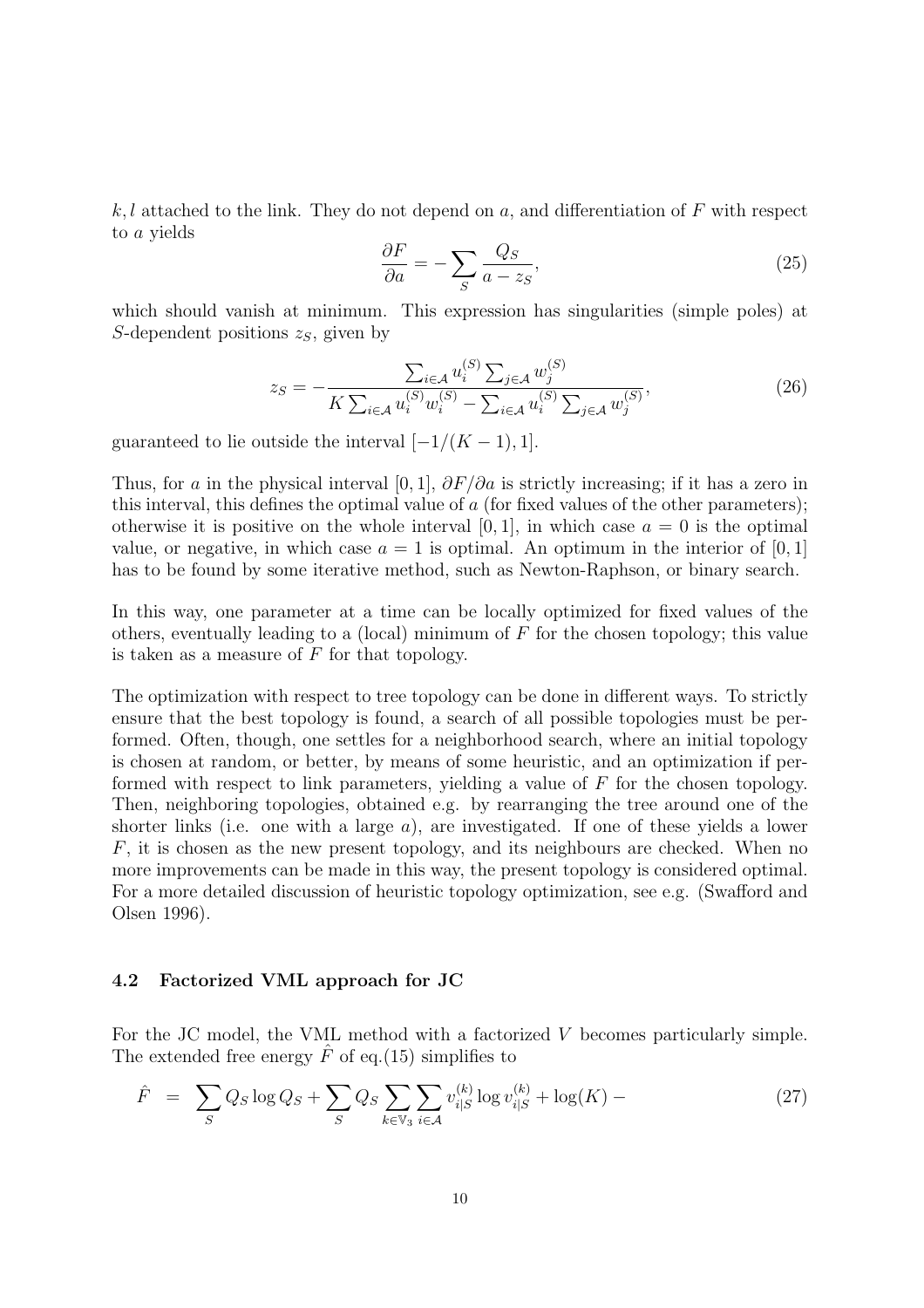$$
- \sum_{\{k,l\} \in \mathbb{E}} \left\{ \log \left( \frac{1 - a_{\{k,l\}}}{K} \right) + \log \left( \frac{1 + (K-1) a_{\{k,l\}}}{1 - a_{\{k,l\}}} \right) \sum_{S} Q_S \sum_{i \in \mathcal{A}} v_{i|S}^{(k)} v_{i|S}^{(l)} \right\}.
$$

The part relevant for the conditional distribution  $v_{iS}^{(k)}$  $i_S^{(k)}$  of the symbol i at a specific branch point k for a fixed observed symbol combination  $S$  then reads

$$
\sum_{i \in A} v_{i|S}^{(k)} \log v_{i|S}^{(k)} - \sum_{l \in \mathcal{N}_k} \log \left( \frac{1 + (K - 1)a_{\{k,l\}}}{1 - a_{\{k,l\}}} \right) \sum_{i \in A} v_{i|S}^{(k)} v_{i|S}^{(l)}, \tag{28}
$$

where, as before,  $v_{iS}^{(l)}$  $j_{j|S}^{(l)}$  is to be interpreted as  $\delta_{j,s_l}$  whenever l happens to be an external node. The resulting optimality condition, eq. (17), hence becomes

$$
v_{i|S}^{(k)} \propto \prod_{l \in \mathcal{N}_k} \left( \frac{1 + (K - 1)a_{\{k,l\}}}{1 - a_{\{k,l\}}} \right)^{v_{i|S}^{(l)}},\tag{29}
$$

with the constant of proportionality fixed by the normalization condition  $\sum_{i \in \mathcal{A}} v_{i|S}^{(k)} = 1$ . Eq. (29) can be used to iteratively update the parameters of the approximation  $V_{I|S}$ .

As to the link parameters, their optimization becomes considerably simplified in VML as compared to the case with ML. The part of  $\hat{F}$  that is relevant for a specific link parameter  $a_{k,l}$  comes entirely from the last term in eq. (27), and reads

$$
-\log\left(\frac{1-a_{\{k,l\}}}{K}\right) - \log\left(\frac{1+(K-1)a_{\{k,l\}}}{1-a_{\{k,l\}}}\right) \sum_{S} Q_S \sum_{i\in\mathcal{A}} v_{i|S}^{(k)} v_{i|S}^{(l)},\tag{30}
$$

where the double sum in the last term can be interpreted as  $O_{\{k,l\}} =$  ${\bf v}^{(k)}\cdot{\bf v}^{(l)}\rangle$  $Q$  in obvious notation, i.e. as a weighted average of the overlap between the distributions associated with the link's endpoints. Demanding a vanishing derivative with respect to  $a_{\{k,l\}}$  directly yields the optimal value in explicit form as

$$
a_{\{k,l\}} = \frac{K\left\langle \mathbf{v}^{(k)} \cdot \mathbf{v}^{(l)} \right\rangle_{Q} - 1}{K - 1},\tag{31}
$$

which is automatically in the interval  $[-\frac{1}{(K-1)}, 1]$ , since the overlap must satisfy  $O_{\{k,l\}}$ [0, 1]. This is very reasonable: A maximal overlap  $O = 1$  yields  $a = 1$ , while an overlap of  $O = 1/K$ , corresponding to complete lack of correlation, yields  $a = 0$ ; the unphysical case of a vanishing overlap,  $O = 0$ , corresponding to maximal anticorrelation, yields  $a = -1/(K - 1)$ . Eq. (31), with negative values adjusted to zero, can be used for updating the parameters  $\{a_{\{k,l\}}\}$  of the model distribution  $P_{SI}$ .

In this way, one parameter at a time can be locally optimized for fixed values of the others, guaranteeing the decrease of  $\tilde{F}$ , and eventually leading to a (local) minimum of  $\hat{F}$  for the chosen topology; this value is taken as a measure of  $\hat{F}$  for that topology. The optimization with respect to topology can be performed in the same way as in ML.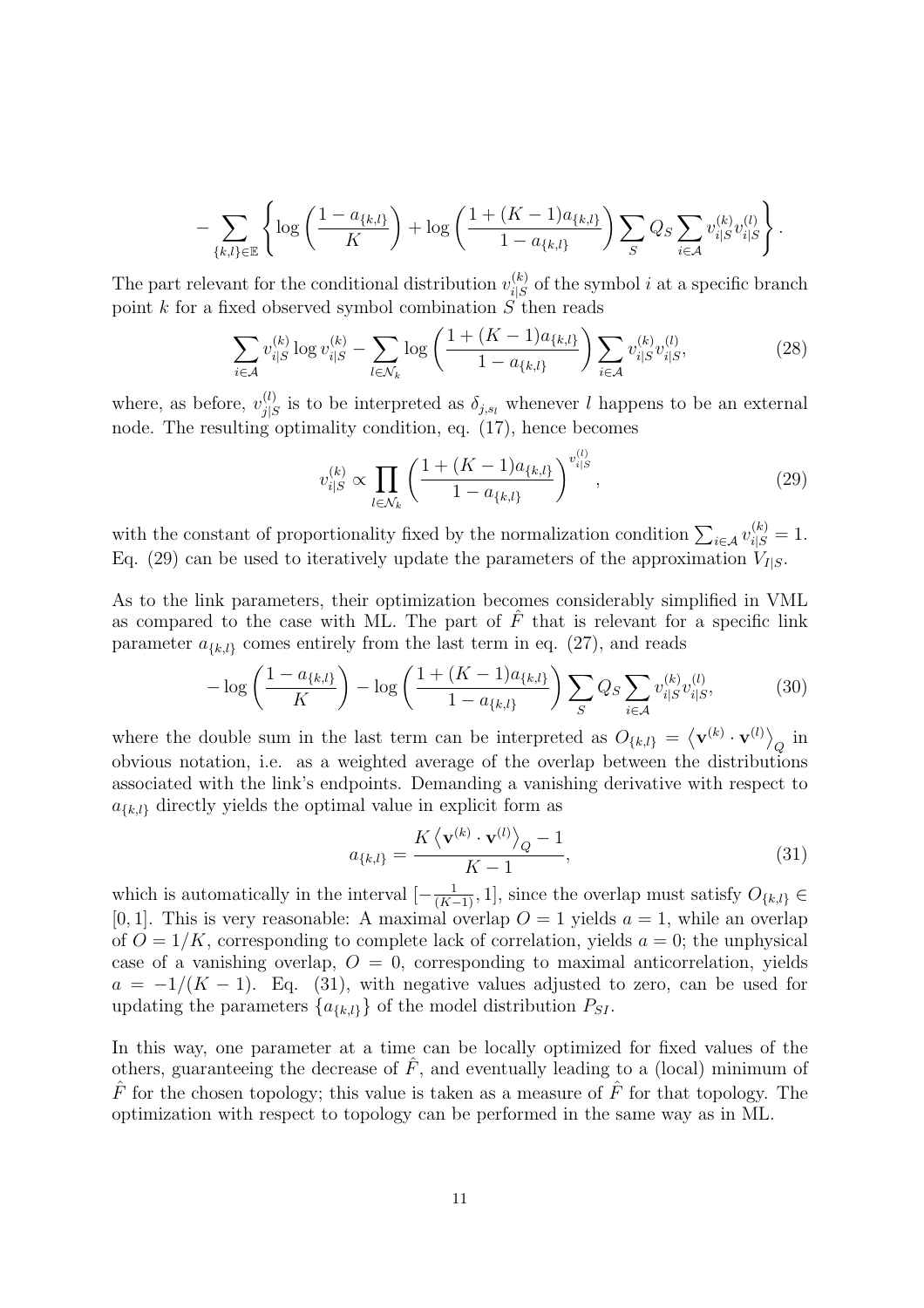#### 4.3 Note on more general models

The JC model is the simplest random independent site mutation model. It has been extended by allowing for differentiation in transition rates, as well as for different singlenode probabilities (Kimura 1980; Tamura and Nei 1993; Felsenstein 1981; Hasegawa et al. 1985). Also more general models generated from arbitrary rate matrices (reversible or not) have been studied (Yang 1994; Gu and Li 1996).

In analogy to the proper ML approach, VML (with a factorized or more general  $V_{I|S}$ ) can be applied equally well to any of these models. The actual updating equations will of course change, but will still be based on eqs. (17, 18).

## 5 Numerical Explorations

In this section we present the results of some simple computer experiments to gauge the performance of VML by comparing it to standard ML. We have consistently used JC for transition probabilities, both when generating sequences for the testbed problems and as the underlying model in the algorithms used to infer the trees.

First, we have probed the method for a homogenous (all  $a$  equal) tree with infinite sequence length, and varying a. In the next test we used randomly generated trees, where we compared the achieved values for  $F$  obtained by the methods when given the correct (generated) tree topology, and also checked whether the tree with correct topology has the lowest F. Finally we used DNA-sequences from primates to check whether the preferred topology from VML is the one achieved by standard methods.

#### 5.1 Infinite Sequence Test

If random sequences are generated, e.g. according to the JC model, for a tree with given topology and geometry, the single-site distributions  $Q_S$  will approach the corresponding model probabilities  $P<sub>S</sub>$  in the limit of infinitely long sequences. Thus, for each of the  $K<sup>N</sup>$ possible S, the JC model yields

$$
Q_S = \sum_{I} \frac{1}{K} \prod_{\{k,l\} \in \mathbb{E}} \left( \frac{1 - a_{\{k,l\}}}{K} + a_{\{k,l\}} \delta_{i_k, i_l} \right). \tag{32}
$$

Given these data and the correct topology, we expect the ML algorithm to be able to produce the correct link lengths and a vanishing  $F$  within numerical limitations. Being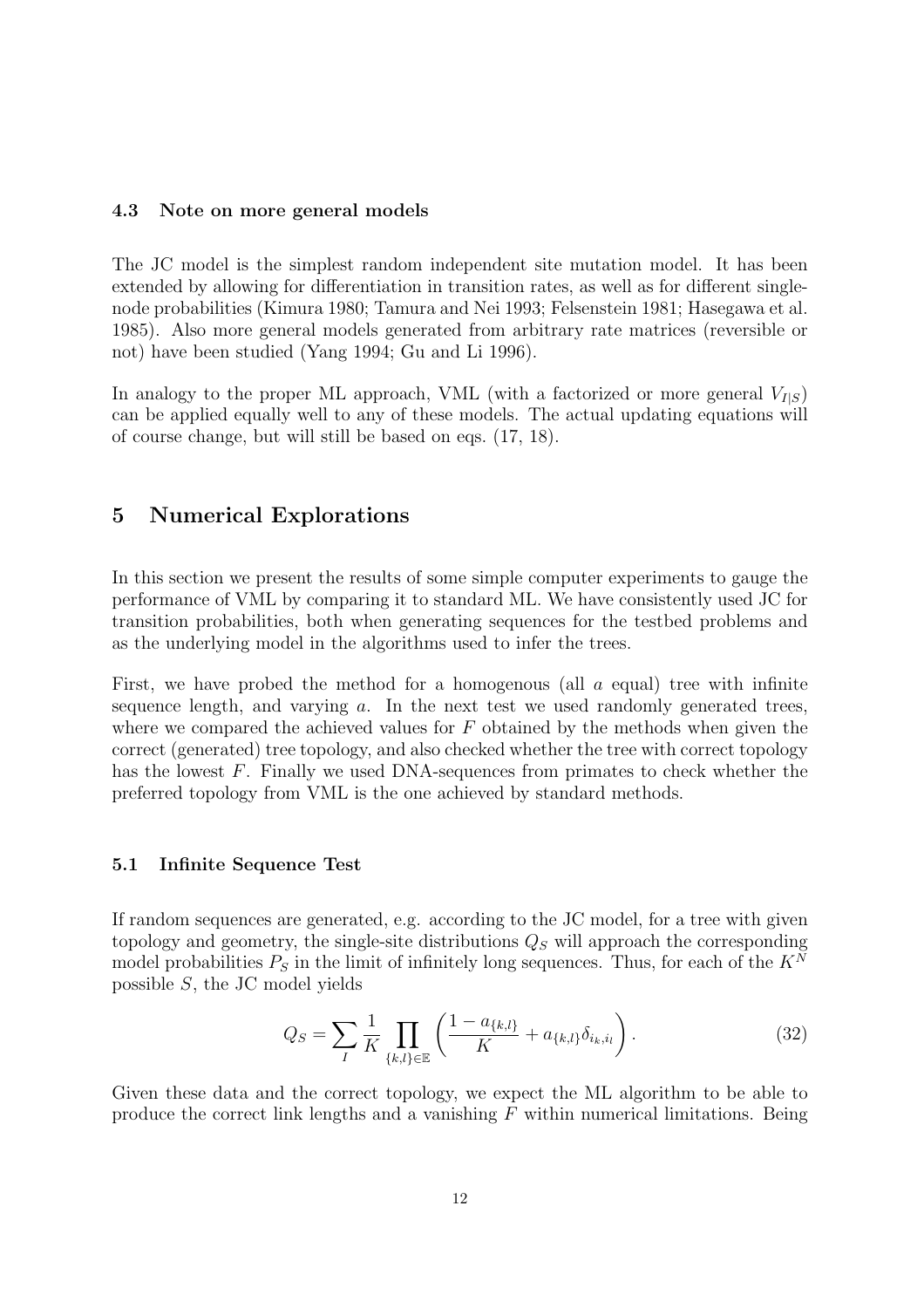based on maximizing an approximation to the real likelihood, the VML algorithm can be expected to perform slightly worse on such data.

We have probed VML and ML with infinite-sequence data for four species<sup>4</sup>, based on a tree where the five link parameters were all set equal to a common value  $a_0$ . Figure 2 A shows the resulting values of F as a function of the input parameter  $a_0$ . When applied to the correct topology, ML clearly gives an essentially perfect fit as expected. VML is seen to perform well for short links  $(a_0 \approx 1)$ , and slightly worse for longer links (smaller  $a_0$ ), though still not far from optimal. For an incorrect topology both algorithms produced F values well above the ones achieved for the correct topology, showing that either algorithm identifies the correct topology. The resulting individual link parameters were essentially exactly  $a_0$  for the ML algorithm when probed on the correct topology. For VML the resulting link parameters tend to deviate somewhat for cases with smaller  $a_0$ as shown in figure 2 B.



Figure 2: Infinite sequence results for  $N=4$ . A) The free energy per site  $(F)$  versus link lengths of generated tree  $(a_0)$  plotted for ML (correct topology  $(*)$ , wrong topology  $(\Box)$ ) and VML (correct topology  $(+)$ , wrong topology  $(x)$ ). B) Link lengths resulting from the VML algorithm applied on the correct topology  $(a_{link})$  versus link lengths of generated tree  $(a_0)$ . Links a and b connects one pair of species, c and  $d$  the other pair, and  $e$  is the link between the internal nodes.

#### 5.2 Tests with Artificial Sequences

We have used testbeds with artificial sequences generated according to the JC model on random trees for varying numbers of species, N, and sequence lengths, M. The random trees were defined by first generating a random topology, then setting link parameters

<sup>4</sup>For three species the mean-field approximation becomes exact.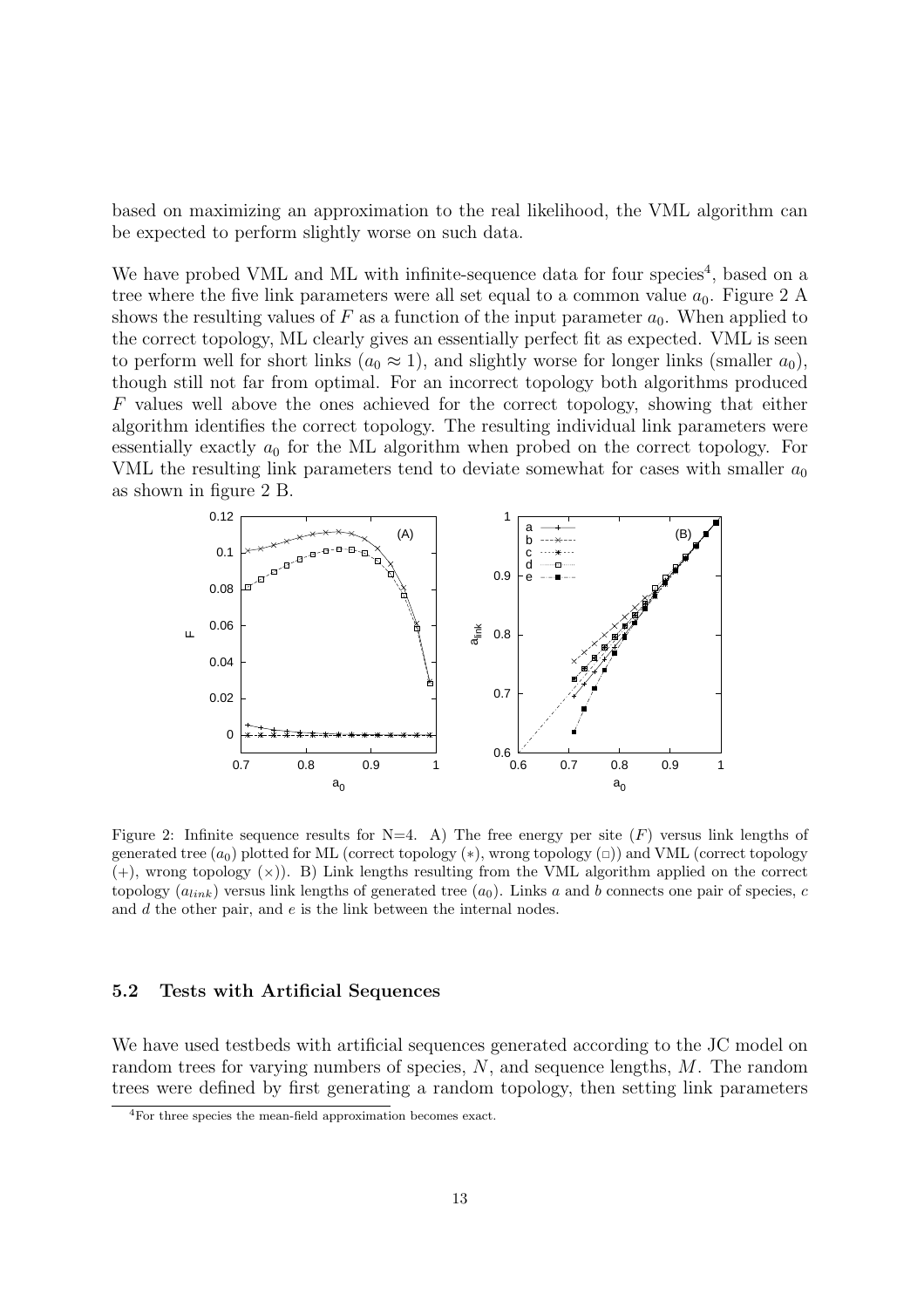according to a specific probability distribution. Finally, sequences were generated based on JC on this tree.

A random tree topology is defined by starting with two nodes connected by a single link. Then a new node is connected to an existing link chosen at random; this is repeated until there are N external nodes. This results in an equal probability for each possible leaf-labeled topology. Link parameters are independently generated as  $a := R^{t_0}$ , with R a distinct uniform random number in  $[0, 1]$ , while  $t_0$  is a common parameter, setting the temporal scale of the generated links. The motivation for using this probability distribution is that the time associated with a link will follow an exponential distribution, corresponding to a constant branching rate. For  $t_0$  we have used values between 0.05 and 0.3, corresponding to an average a between 0.95 and 0.77. The a-distributions are shown in figure 3. Finally, sequences are generated randomly according to the JC model.



Figure 3: Link parameter distributions  $(p(a))$  for the studied test sets.

#### 5.2.1 Inferring the Geometry

The ML and VML algorithms were used to infer the geometry of each tree given the correct topology and the external sequences, and the free energy,  $F$ , was used as a measure of the quality of the obtained geometry. We have probed different numbers of species,  $N = \{4, 8, 12, 16\}$ , link distributions,  $t_0 = \{0.05, 0.1, 0.3\}$ , and sequence lengths,  $M = \{250, 500, 1000\}$ , and constantly used the alphabet size  $K = 4$  for the sequences.

In figure 4 the achieved F values are plotted versus N for different values of M and  $t_0$ . As can be seen in the figure, the difference between ML and VML is hardly noticable. However there is a small difference, as shown in figure 5.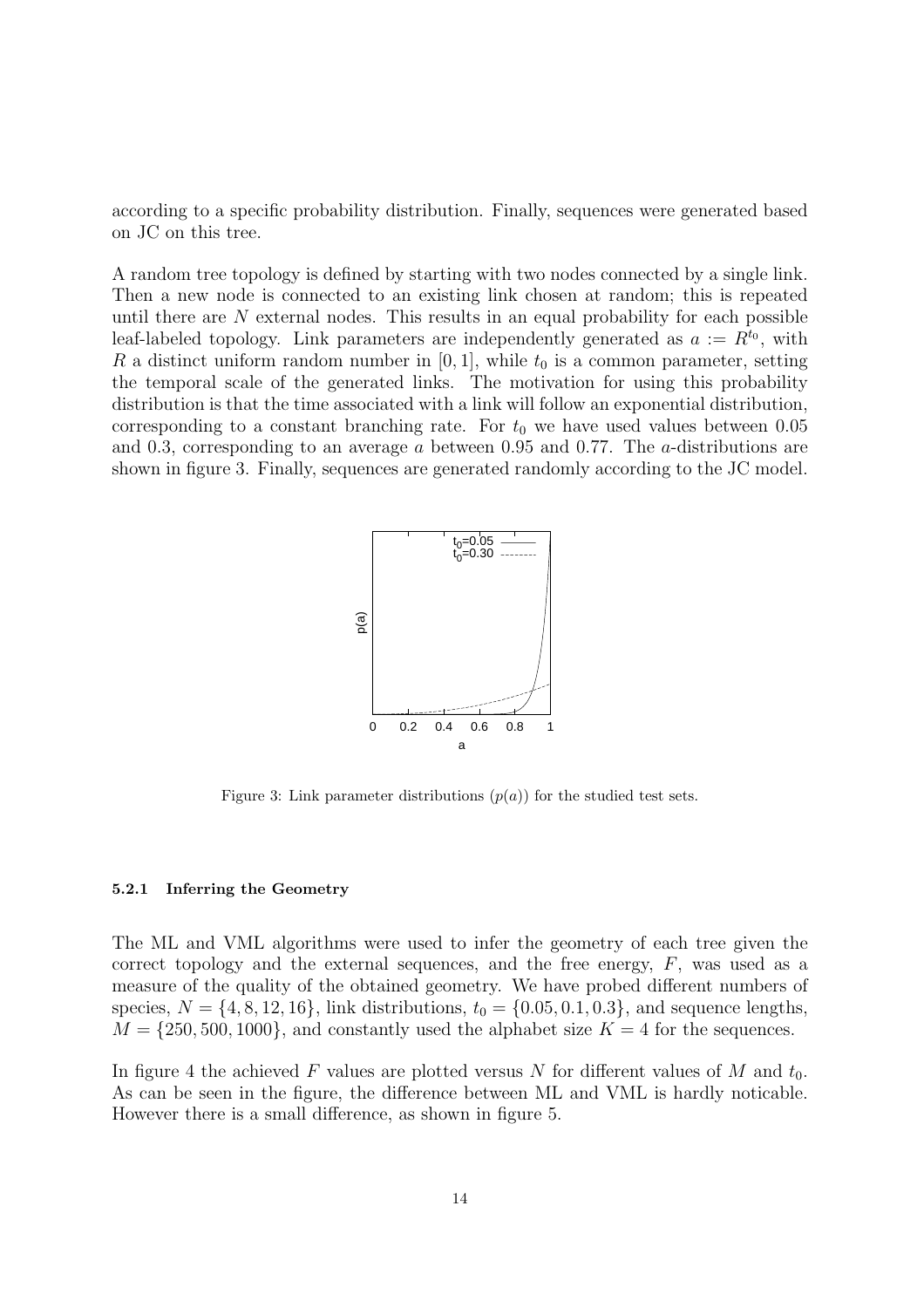As in the case with infinite sequence lengths we can again see that the difference increases for trees where longer links are used. A larger  $M$  results in lower values of  $F$  for both algorithms, and the difference has a quite small M-dependence.



Figure 4: Average of free energy per site  $\langle F \rangle$  versus number of species N for ML and VML. Each data point is the average of 100 randomly generated trees.  $K = 4$  for all runs. The plots shows  $M = 250$  $(ML(x)$  and  $VML(+)$ ,  $M = 500$   $(ML(\square), VML(*))$  and  $M = 1000$   $(ML(\square), VML(\square))$ . Link parameters are generated using  $a := R^{t_0}$  where R is a uniform random number in [0,1]. A)  $t_0 = 0.05$ , B)  $t_0 = 0.1$ and C)  $t_0 = 0.3$ .



Figure 5: The average of the difference in  $F$  versus  $N$  for the same data set as in figure 4. The plots show the difference for  $M = 250$  (+),  $M = 500$  ( $\times$ ) and  $M = 1000$  ( $\times$ ). The errorbars indicate the standard deviation. A)  $t_0 = 0.05$ , B)  $t_0 = 0.1$  and C)  $t_0 = 0.3$ .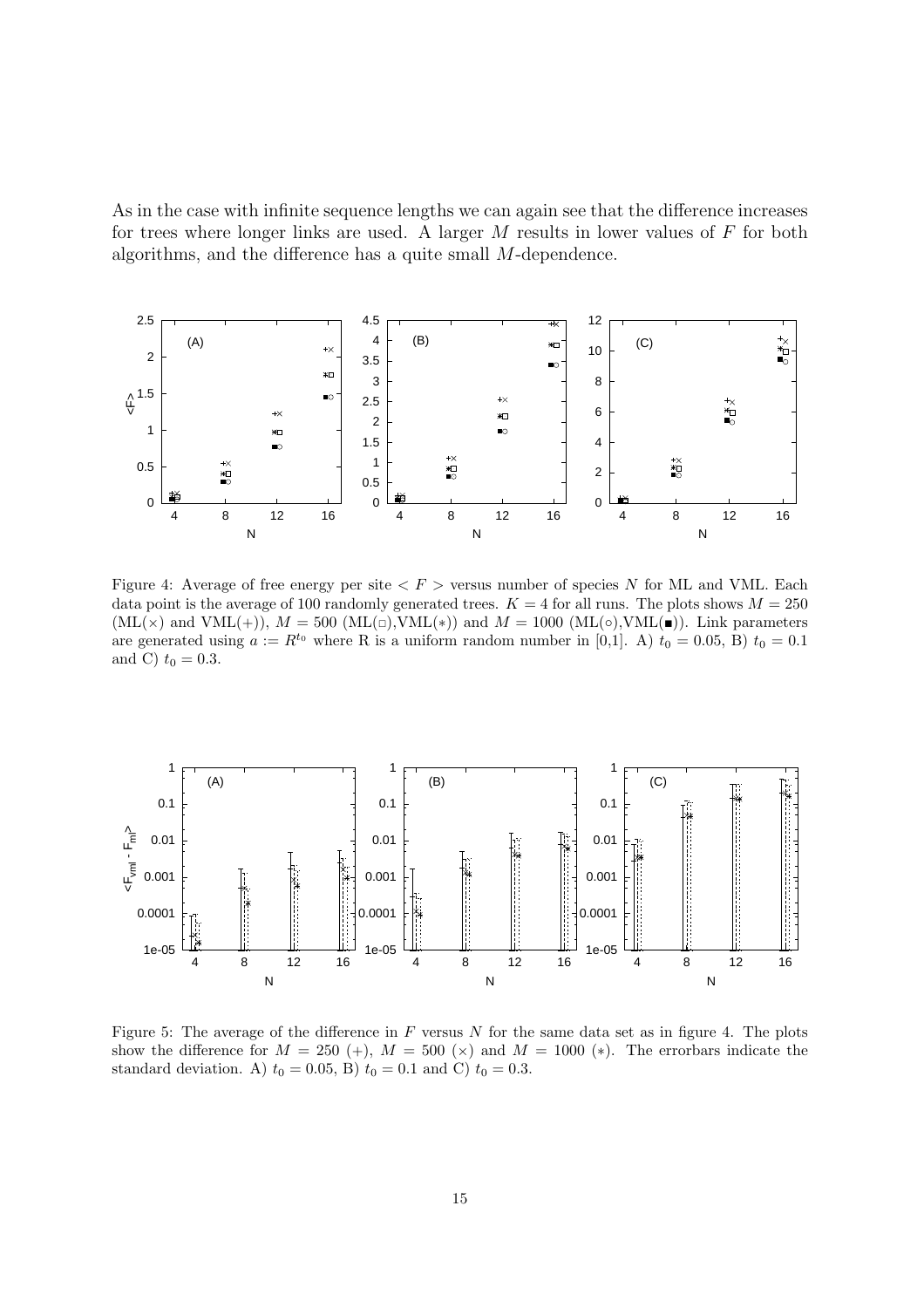#### 5.2.2 Topology Inference

We also tested the ability to identify the correct topology, in the sense that it yields the lowest free energy compared to other topologies. The tests were performed on trees with four species, and link parameters were generated as above, using  $t_0$  between 0.05 and 0.3. Sequences of length  $M = \{250, 500, 1000\}$  and  $K = 4$  were used.

The fraction,  $f_u$ , of trees where the correct topology does not yield the lowest free energy was measured for ML and VML, and the result is shown in table 1. For both algorithms, longer sequences result in a lower  $f_u$ , as expected. VML seems to perform slightly worse than ML, and the tendency that the difference between the algorithms increase with link length is again present.

|       | $M = 250$        |                                         | $M = 500$           |                 | $M = 1000$                |                          |
|-------|------------------|-----------------------------------------|---------------------|-----------------|---------------------------|--------------------------|
| $t_0$ | $f$ VML<br>$J_u$ | $_{\rm fML}$<br>$\overline{\mathbf{u}}$ | $f$ VML<br>$J_{ll}$ | fML<br>$J_{ll}$ | $_{\rm FVML}$<br>$J_{ll}$ | $_{\rm fML}$<br>$J_{ll}$ |
| 0.05  | 0.09             | 0.09                                    | 0.05                | 0.04            | 0.03                      | 0.03                     |
| 0.075 | 0.07             | 0.07                                    | 0.04                | 0.04            | 0.03                      | 0.02                     |
| 0.1   | 0.06             | 0.06                                    | 0.05                | 0.05            | 0.03                      | 0.03                     |
| 0.15  | 0.07             | 0.07                                    | 0.03                | 0.02            | 0.03                      | 0.03                     |
| 0.2   | 0.09             | 0.08                                    | 0.06                | 0.04            | 0.04                      | 0.03                     |
| 0.25  | 0.12             | 0.10                                    | 0.09                | 0.04            | 0.07                      | 0.04                     |
| 0.3   | 0.11             | 0.07                                    | 0.09                | 0.07            | 0.07                      | 0.04                     |

Table 1: Fraction of trees where the correct (generated) tree does not have the lowest free energy  $(f_n)$ . 500 trees for each link parameter  $(t_0)$  and sequence length  $(M)$  are tested and standard ML and VML are compared. All tests are performed with  $N = 4$  and  $K = 4$ .

#### 5.3 Primate Sequence Test

VML was also applied to real DNA data, using five homologous primate sequences obtained from the Silver Project<sup>5</sup>. The aligned sequences are from the aromatic L-amino acid decarboxylase (AADC) gene, and 711 nucleotide positions are used from two humans, a chimpanzee, a gorilla and an orangutan.

As there are only five sequences, all possible (15) topologies have been investigated. VML and ML both favor the tree shown in Figure 6 as the most likely tree. The topology is identical to the one proposed along with the data, obtained with a neighbour-joining method. Both ML and VML yielded a free energy per site of  $F = 0.04867$ , and the link lengths inferred are those given in the figure. Also local search implementations of both the ML and VML methods were tested. A local search implementation starts from a

<sup>5</sup>http://sayer.lab.nig.ac.jp/~silver/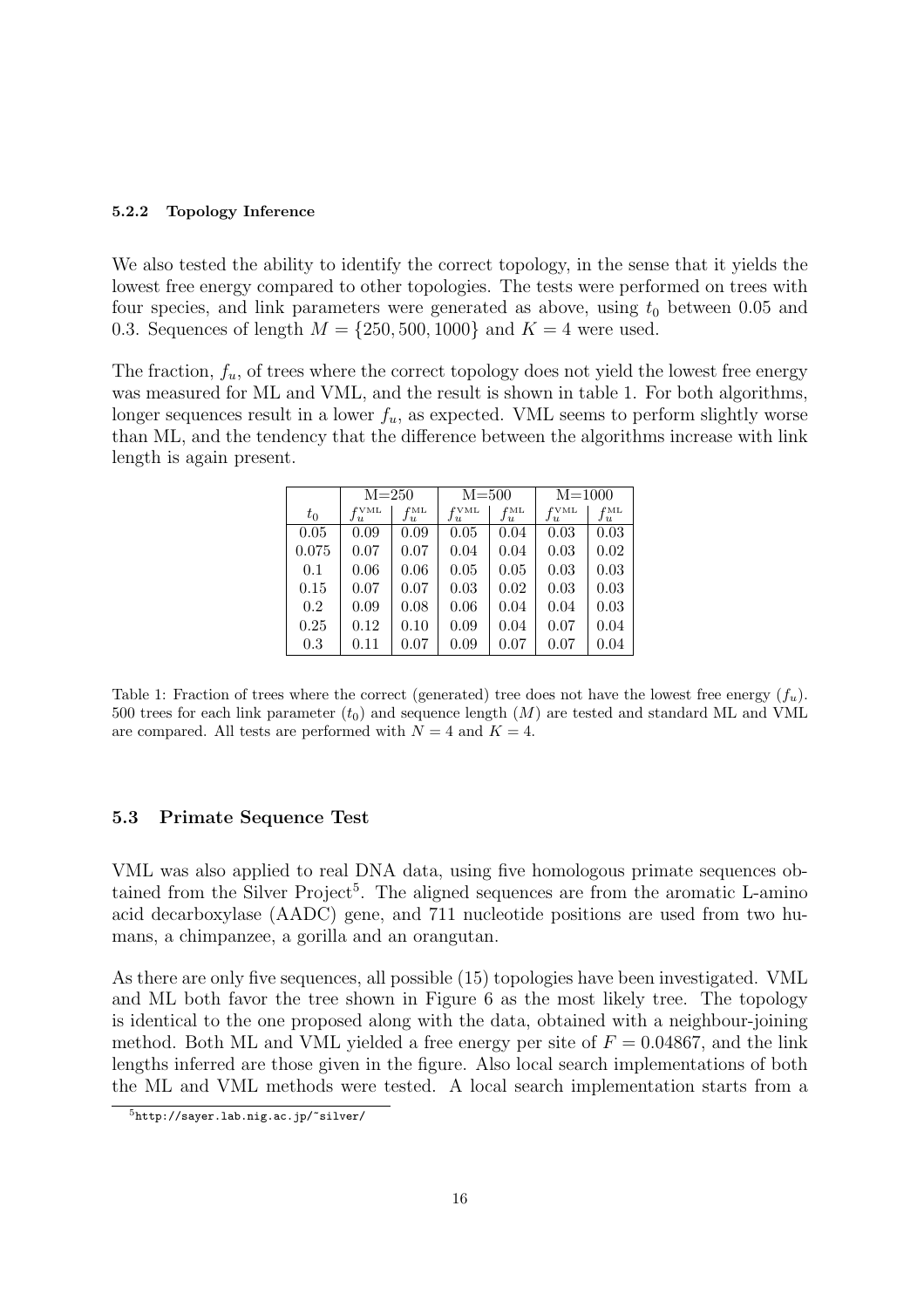

Figure 6: Preferred topology for ML and VML. The inferred link lengths given as expected number of substitutions per site,  $h = \frac{K-1}{K}(1-a)$ , are the same for the two methods.

random topology, checks the two neighbouring topologies around the shortest internal link, and changes topology if any of the new topologies result in a lower  $F$ . This is continued until no improvement can be found. For each choice of an initial topology, the local search variants of ML and VML found the topology shown in figure 6.

## 6 Summary and Conclusions

We have proposed and explored a novel hybrid approach, VML, combining the variational method with the maximum likelihood principle for the reconstruction of phylogenetic trees based on DNA sequences.

In its most general form, the VML method consists in considering a variationally adjustable parameterized extension of the observed statistics to include also hidden data, such as unknown ancestor sequences. A modified likelihood based on the extended data is then maximized with respect to model parameters as well as the parameters of the data extension. The modified likelihood is shown to approximate the conventional likelihood from below.

For phylogeny reconstruction, such an approach has the advantage that simplifications due to the intrinsic factorization properties of the models can be explored. This enables simpler update equations for the link parameters as compared to standard ML. This is especially apparent with the Jukes-Cantor model, where the link parameters can be directly updated, whereas in standard ML an iterative procedure has to be used.

The method was explored on artificial JC model data, with a simple factorized data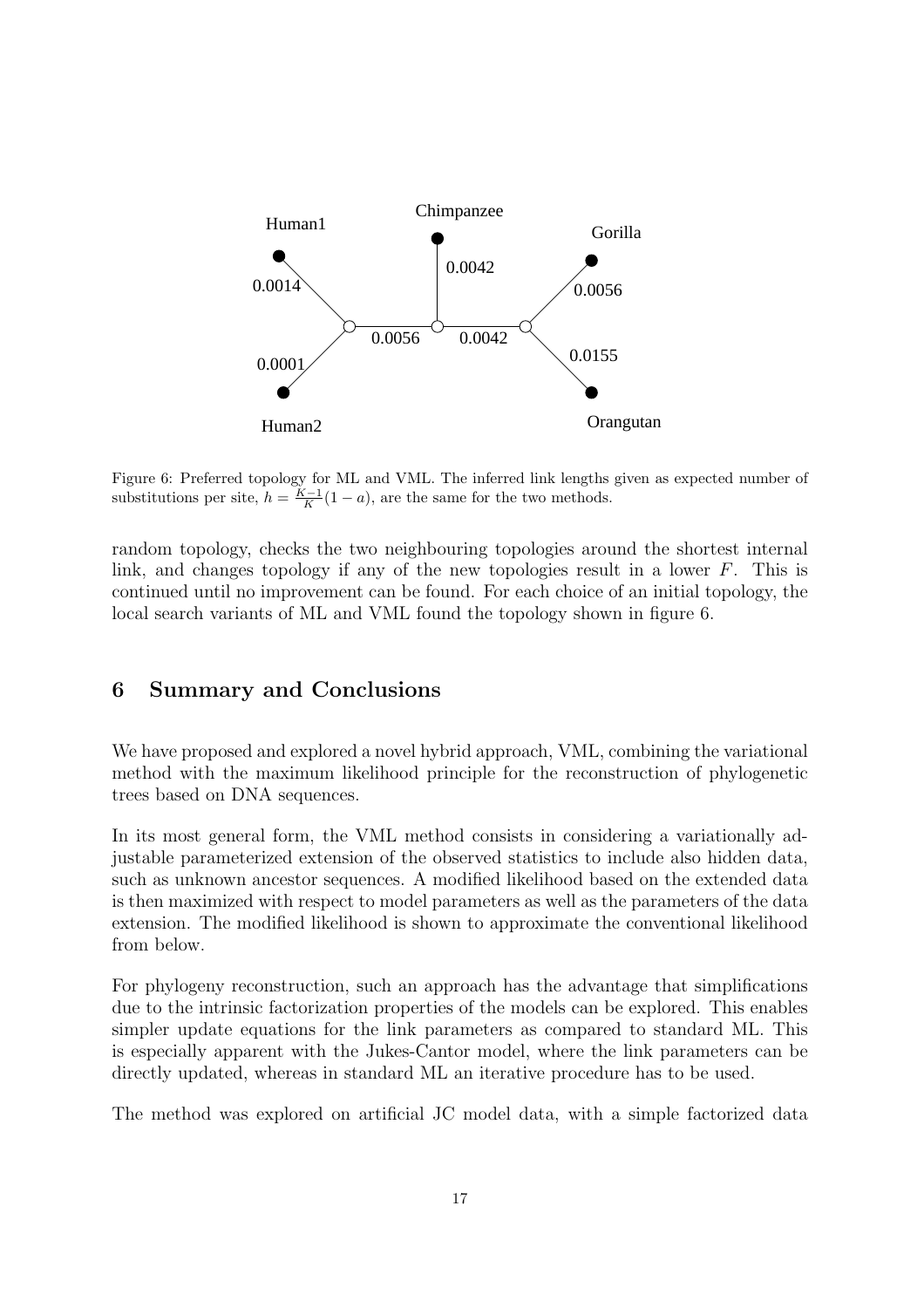extension. Results for cases with reasonably similar sequences were comparable to those of a standard ML approach, and slightly worse for less similar sequences.

## Acknowledgements

This work was in part supported by the Swedish Foundation for Strategic Research.

### References

- Chor, B., M. D. Hendy, B. Holland, and D. Penny (2000). Multiple maxima of likelihood in phylogenetic trees: An analytic approach. Molecular Biology and Evolution  $17(10)$ , 1529–1541.
- Felsenstein, J. (1981). Evolutionary trees from dna sequences: A maximum likelihood approach. Journal of Molecular Evolution 17, 368–376.
- Felsenstein, J. (1993). PHYLIP: Phylogenetic Inference Package. Seattle, WA: University of Washington.
- Feynman, R. (1972). Statistical Mechanics, Frontiers in Physics. Reading, MA: W. A. Benjamin, Inc.
- Friedman, N., M. Ninio, I. Pe'er, and T. Pupko (2002). A structural em algorithm for phylogenetic inference. Journal of Computational Biology 9 (2), 331–354.
- Gu, X. and W. Li (1996). A general additive distance with time-reversability and rate variation among nucleotide sites. Proceedings of the National Academy of Sciences of the United States of America 93, 4671–4676.
- Hasegawa, M., H. Kishino, and T. Yano (1985). Dating the human-ape splitting by a molecular clock of mitochondrial dna. Journal of Molecular Evolution 22, 160–174.
- Jukes, T. H. and C. R. Cantor (1969). Evolution of protein molecules. In H. N. Munro (Ed.), Mammalian Protein Metabolism, pp. 21–132. New York: Academic.
- Kimura, M. (1980). A simple method for estimating evolutionary rates of base substitutions through comparative studies of nucleotide sequences. Journal of Molecular Evolution 16, 111–120.
- Nei, M. (1996). Phylogenetic analysis in molecular evolutionary genetics. Annual Review of Genetics 30, 371–403.
- Parisi, G. (1988). Statistical Field Theory. Reading, MA: Addison-Wesley Publishing Company.
- Swafford, D. L. and G. J. Olsen (1996). Phylogeny reconstruction. In C. M. D. M. Hillis and B. K. Mable (Eds.), *Molecular Systematics*. Sunderland: Sinauer Associates.